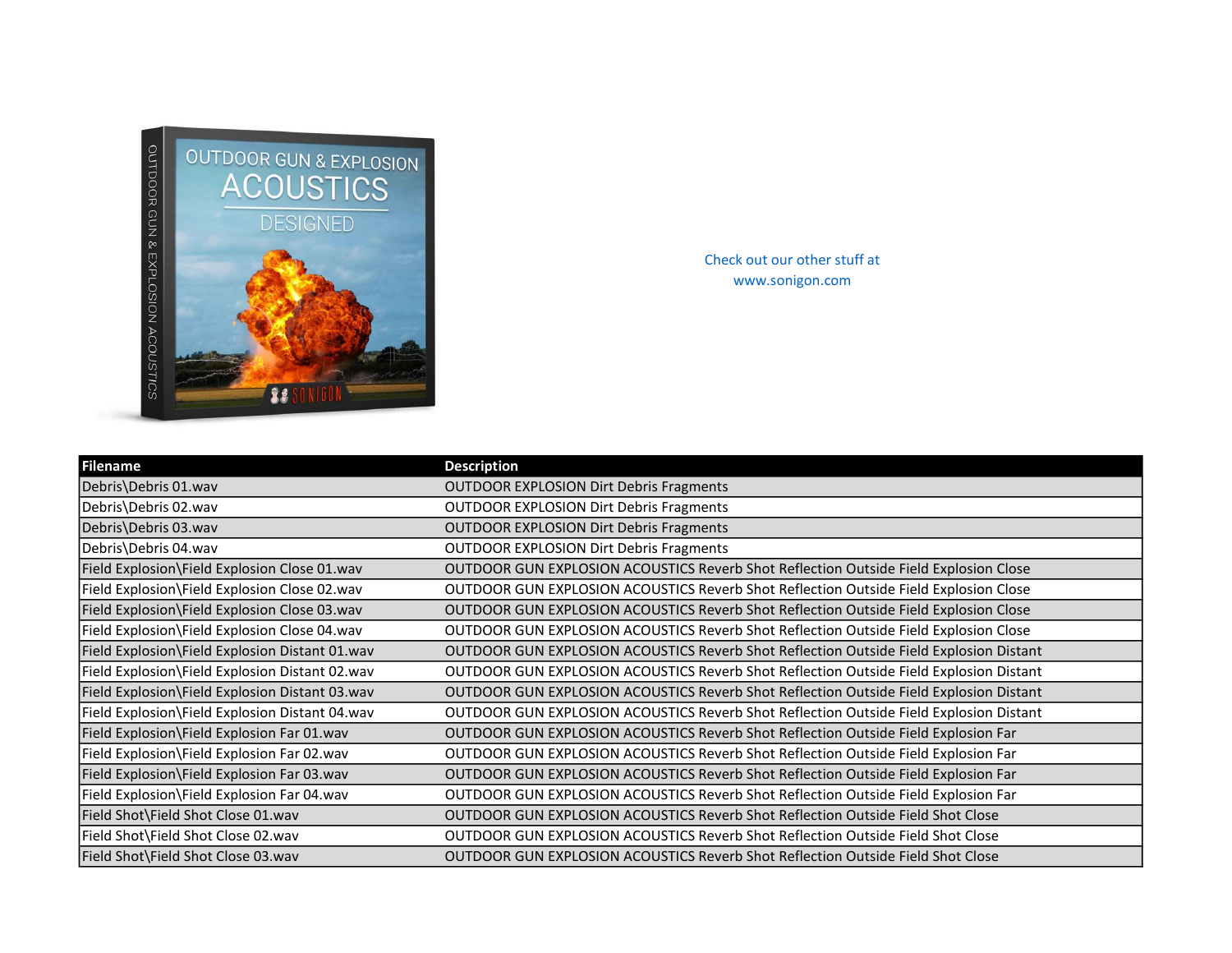| Field Shot\Field Shot Close 04.wav               | OUTDOOR GUN EXPLOSION ACOUSTICS Reverb Shot Reflection Outside Field Shot Close                |
|--------------------------------------------------|------------------------------------------------------------------------------------------------|
| Field Shot\Field Shot Close 05.wav               | OUTDOOR GUN EXPLOSION ACOUSTICS Reverb Shot Reflection Outside Field Shot Close                |
| Field Shot\Field Shot Close 06.wav               | OUTDOOR GUN EXPLOSION ACOUSTICS Reverb Shot Reflection Outside Field Shot Close                |
| Field Shot\Field Shot Close 07.wav               | OUTDOOR GUN EXPLOSION ACOUSTICS Reverb Shot Reflection Outside Field Shot Close                |
| Field Shot\Field Shot Close 08.wav               | OUTDOOR GUN EXPLOSION ACOUSTICS Reverb Shot Reflection Outside Field Shot Close                |
| Field Shot\Field Shot Distant 01.wav             | OUTDOOR GUN EXPLOSION ACOUSTICS Reverb Shot Reflection Outside Field Shot Distant              |
| Field Shot\Field Shot Distant 02.wav             | OUTDOOR GUN EXPLOSION ACOUSTICS Reverb Shot Reflection Outside Field Shot Distant              |
| Field Shot\Field Shot Distant 03.wav             | <b>OUTDOOR GUN EXPLOSION ACOUSTICS Reverb Shot Reflection Outside Field Shot Distant</b>       |
| Field Shot\Field Shot Distant 04.wav             | <b>OUTDOOR GUN EXPLOSION ACOUSTICS Reverb Shot Reflection Outside Field Shot Distant</b>       |
| Field Shot\Field Shot Distant 05.wav             | OUTDOOR GUN EXPLOSION ACOUSTICS Reverb Shot Reflection Outside Field Shot Distant              |
| Field Shot\Field Shot Distant 06.wav             | <b>OUTDOOR GUN EXPLOSION ACOUSTICS Reverb Shot Reflection Outside Field Shot Distant</b>       |
| Field Shot\Field Shot Distant 07.wav             | <b>OUTDOOR GUN EXPLOSION ACOUSTICS Reverb Shot Reflection Outside Field Shot Distant</b>       |
| Field Shot\Field Shot Distant 08.wav             | OUTDOOR GUN EXPLOSION ACOUSTICS Reverb Shot Reflection Outside Field Shot Distant              |
| Field Shot\Field Shot Far 01.wav                 | OUTDOOR GUN EXPLOSION ACOUSTICS Reverb Shot Reflection Outside Field Shot Far                  |
| Field Shot\Field Shot Far 02.wav                 | OUTDOOR GUN EXPLOSION ACOUSTICS Reverb Shot Reflection Outside Field Shot Far                  |
| Field Shot\Field Shot Far 03.wav                 | OUTDOOR GUN EXPLOSION ACOUSTICS Reverb Shot Reflection Outside Field Shot Far                  |
| Field Shot\Field Shot Far 04.wav                 | OUTDOOR GUN EXPLOSION ACOUSTICS Reverb Shot Reflection Outside Field Shot Far                  |
| Field Shot\Field Shot Far 05.wav                 | OUTDOOR GUN EXPLOSION ACOUSTICS Reverb Shot Reflection Outside Field Shot Far                  |
| Field Shot\Field Shot Far 06.wav                 | OUTDOOR GUN EXPLOSION ACOUSTICS Reverb Shot Reflection Outside Field Shot Far                  |
| Field Shot\Field Shot Far 07.wav                 | OUTDOOR GUN EXPLOSION ACOUSTICS Reverb Shot Reflection Outside Field Shot Far                  |
| Field Shot\Field Shot Far 08.wav                 | OUTDOOR GUN EXPLOSION ACOUSTICS Reverb Shot Reflection Outside Field Shot Far                  |
| Forest Explosion\Forest Explosion Close 01.wav   | OUTDOOR GUN EXPLOSION ACOUSTICS Reverb Shot Reflection Outside Forest Explosion Close          |
| Forest Explosion\Forest Explosion Close 02.wav   | OUTDOOR GUN EXPLOSION ACOUSTICS Reverb Shot Reflection Outside Forest Explosion Close          |
| Forest Explosion\Forest Explosion Close 03.wav   | OUTDOOR GUN EXPLOSION ACOUSTICS Reverb Shot Reflection Outside Forest Explosion Close          |
| Forest Explosion\Forest Explosion Close 04.wav   | OUTDOOR GUN EXPLOSION ACOUSTICS Reverb Shot Reflection Outside Forest Explosion Close          |
| Forest Explosion\Forest Explosion Distant 01.wav | <b>OUTDOOR GUN EXPLOSION ACOUSTICS Reverb Shot Reflection Outside Forest Explosion Distant</b> |
| Forest Explosion\Forest Explosion Distant 02.wav | OUTDOOR GUN EXPLOSION ACOUSTICS Reverb Shot Reflection Outside Forest Explosion Distant        |
| Forest Explosion\Forest Explosion Distant 03.wav | OUTDOOR GUN EXPLOSION ACOUSTICS Reverb Shot Reflection Outside Forest Explosion Distant        |
| Forest Explosion\Forest Explosion Distant 04.wav | <b>OUTDOOR GUN EXPLOSION ACOUSTICS Reverb Shot Reflection Outside Forest Explosion Distant</b> |
| Forest Explosion\Forest Explosion Far 01. way    | OUTDOOR GUN EXPLOSION ACOUSTICS Reverb Shot Reflection Outside Forest Explosion Far            |
| Forest Explosion\Forest Explosion Far 02. way    | OUTDOOR GUN EXPLOSION ACOUSTICS Reverb Shot Reflection Outside Forest Explosion Far            |
| Forest Explosion\Forest Explosion Far 03.wav     | OUTDOOR GUN EXPLOSION ACOUSTICS Reverb Shot Reflection Outside Forest Explosion Far            |
| Forest Explosion\Forest Explosion Far 04.wav     | OUTDOOR GUN EXPLOSION ACOUSTICS Reverb Shot Reflection Outside Forest Explosion Far            |
| Forest Shot\Forest Shot Close 01.wav             | OUTDOOR GUN EXPLOSION ACOUSTICS Reverb Shot Reflection Outside Forest Shot Close               |
| Forest Shot\Forest Shot Close 02.wav             | OUTDOOR GUN EXPLOSION ACOUSTICS Reverb Shot Reflection Outside Forest Shot Close               |
| Forest Shot\Forest Shot Close 03.wav             | OUTDOOR GUN EXPLOSION ACOUSTICS Reverb Shot Reflection Outside Forest Shot Close               |
| Forest Shot\Forest Shot Close 04.wav             | OUTDOOR GUN EXPLOSION ACOUSTICS Reverb Shot Reflection Outside Forest Shot Close               |
| Forest Shot\Forest Shot Close 05.wav             | OUTDOOR GUN EXPLOSION ACOUSTICS Reverb Shot Reflection Outside Forest Shot Close               |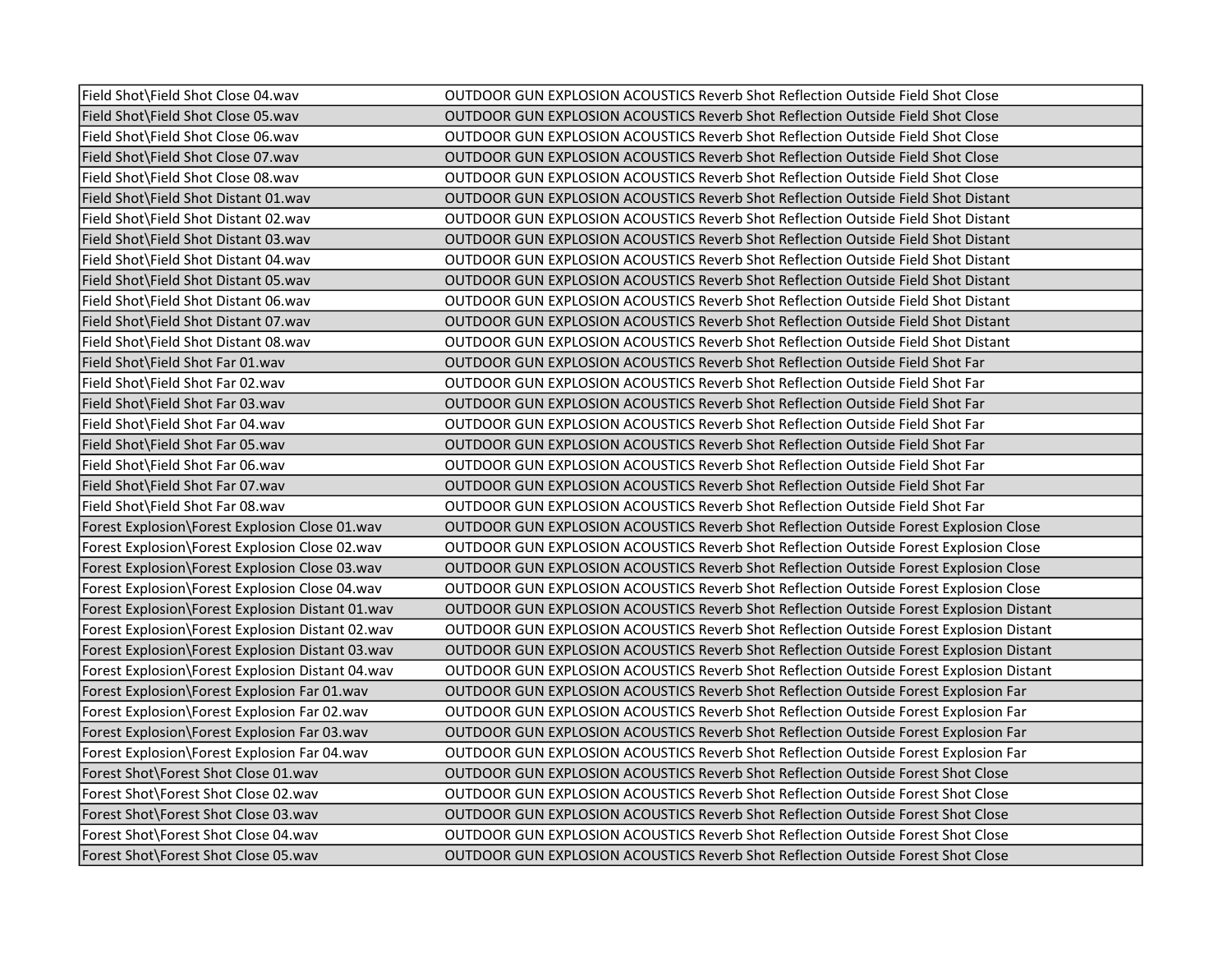| Forest Shot\Forest Shot Close 06.wav           | OUTDOOR GUN EXPLOSION ACOUSTICS Reverb Shot Reflection Outside Forest Shot Close              |
|------------------------------------------------|-----------------------------------------------------------------------------------------------|
| Forest Shot\Forest Shot Close 07.wav           | OUTDOOR GUN EXPLOSION ACOUSTICS Reverb Shot Reflection Outside Forest Shot Close              |
| Forest Shot\Forest Shot Close 08.wav           | <b>OUTDOOR GUN EXPLOSION ACOUSTICS Reverb Shot Reflection Outside Forest Shot Close</b>       |
| Forest Shot Forest Shot Distant 01. way        | OUTDOOR GUN EXPLOSION ACOUSTICS Reverb Shot Reflection Outside Forest Shot Distant            |
| Forest Shot\Forest Shot Distant 02.wav         | OUTDOOR GUN EXPLOSION ACOUSTICS Reverb Shot Reflection Outside Forest Shot Distant            |
| Forest Shot\Forest Shot Distant 03.wav         | OUTDOOR GUN EXPLOSION ACOUSTICS Reverb Shot Reflection Outside Forest Shot Distant            |
| Forest Shot\Forest Shot Distant 04.wav         | OUTDOOR GUN EXPLOSION ACOUSTICS Reverb Shot Reflection Outside Forest Shot Distant            |
| Forest Shot\Forest Shot Distant 05.wav         | OUTDOOR GUN EXPLOSION ACOUSTICS Reverb Shot Reflection Outside Forest Shot Distant            |
| Forest Shot\Forest Shot Distant 06.wav         | <b>OUTDOOR GUN EXPLOSION ACOUSTICS Reverb Shot Reflection Outside Forest Shot Distant</b>     |
| Forest Shot\Forest Shot Distant 07.wav         | <b>OUTDOOR GUN EXPLOSION ACOUSTICS Reverb Shot Reflection Outside Forest Shot Distant</b>     |
| Forest Shot\Forest Shot Distant 08.wav         | OUTDOOR GUN EXPLOSION ACOUSTICS Reverb Shot Reflection Outside Forest Shot Distant            |
| Forest Shot \Forest Shot Far 01. wav           | OUTDOOR GUN EXPLOSION ACOUSTICS Reverb Shot Reflection Outside Forest Shot Far                |
| Forest Shot\Forest Shot Far 02.wav             | OUTDOOR GUN EXPLOSION ACOUSTICS Reverb Shot Reflection Outside Forest Shot Far                |
| Forest Shot\Forest Shot Far 03.wav             | OUTDOOR GUN EXPLOSION ACOUSTICS Reverb Shot Reflection Outside Forest Shot Far                |
| Forest Shot Forest Shot Far 04. way            | OUTDOOR GUN EXPLOSION ACOUSTICS Reverb Shot Reflection Outside Forest Shot Far                |
| Forest Shot\Forest Shot Far 05.wav             | OUTDOOR GUN EXPLOSION ACOUSTICS Reverb Shot Reflection Outside Forest Shot Far                |
| Forest Shot\Forest Shot Far 06.wav             | OUTDOOR GUN EXPLOSION ACOUSTICS Reverb Shot Reflection Outside Forest Shot Far                |
| Forest Shot\Forest Shot Far 07.wav             | OUTDOOR GUN EXPLOSION ACOUSTICS Reverb Shot Reflection Outside Forest Shot Far                |
| Forest Shot\Forest Shot Far 08.wav             | OUTDOOR GUN EXPLOSION ACOUSTICS Reverb Shot Reflection Outside Forest Shot Far                |
| Urban Explosion\Urban Explosion Close 01.wav   | OUTDOOR GUN EXPLOSION ACOUSTICS Reverb Shot Reflection Outside Urban Explosion Close          |
| Urban Explosion\Urban Explosion Close 02.wav   | OUTDOOR GUN EXPLOSION ACOUSTICS Reverb Shot Reflection Outside Urban Explosion Close          |
| Urban Explosion\Urban Explosion Close 03.wav   | OUTDOOR GUN EXPLOSION ACOUSTICS Reverb Shot Reflection Outside Urban Explosion Close          |
| Urban Explosion\Urban Explosion Close 04.wav   | OUTDOOR GUN EXPLOSION ACOUSTICS Reverb Shot Reflection Outside Urban Explosion Close          |
| Urban Explosion\Urban Explosion Distant 01.wav | <b>OUTDOOR GUN EXPLOSION ACOUSTICS Reverb Shot Reflection Outside Urban Explosion Distant</b> |
| Urban Explosion\Urban Explosion Distant 02.wav | OUTDOOR GUN EXPLOSION ACOUSTICS Reverb Shot Reflection Outside Urban Explosion Distant        |
| Urban Explosion\Urban Explosion Distant 03.wav | OUTDOOR GUN EXPLOSION ACOUSTICS Reverb Shot Reflection Outside Urban Explosion Distant        |
| Urban Explosion\Urban Explosion Distant 04.wav | OUTDOOR GUN EXPLOSION ACOUSTICS Reverb Shot Reflection Outside Urban Explosion Distant        |
| Urban Explosion\Urban Explosion Far 01.wav     | OUTDOOR GUN EXPLOSION ACOUSTICS Reverb Shot Reflection Outside Urban Explosion Far            |
| Urban Explosion\Urban Explosion Far 02.wav     | OUTDOOR GUN EXPLOSION ACOUSTICS Reverb Shot Reflection Outside Urban Explosion Far            |
| Urban Explosion\Urban Explosion Far 03.wav     | OUTDOOR GUN EXPLOSION ACOUSTICS Reverb Shot Reflection Outside Urban Explosion Far            |
| Urban Explosion\Urban Explosion Far 04.wav     | OUTDOOR GUN EXPLOSION ACOUSTICS Reverb Shot Reflection Outside Urban Explosion Far            |
| Urban Shot\Urban Shot Close 01.wav             | OUTDOOR GUN EXPLOSION ACOUSTICS Reverb Shot Reflection Outside Urban Shot Close               |
| Urban Shot \Urban Shot Close 02.wav            | <b>OUTDOOR GUN EXPLOSION ACOUSTICS Reverb Shot Reflection Outside Urban Shot Close</b>        |
| Urban Shot Urban Shot Close 03. way            | <b>OUTDOOR GUN EXPLOSION ACOUSTICS Reverb Shot Reflection Outside Urban Shot Close</b>        |
| Urban Shot\Urban Shot Close 04.wav             | OUTDOOR GUN EXPLOSION ACOUSTICS Reverb Shot Reflection Outside Urban Shot Close               |
| Urban Shot\Urban Shot Close 05.wav             | OUTDOOR GUN EXPLOSION ACOUSTICS Reverb Shot Reflection Outside Urban Shot Close               |
| Urban Shot\Urban Shot Close 06.wav             | OUTDOOR GUN EXPLOSION ACOUSTICS Reverb Shot Reflection Outside Urban Shot Close               |
| Urban Shot Urban Shot Close 07. way            | OUTDOOR GUN EXPLOSION ACOUSTICS Reverb Shot Reflection Outside Urban Shot Close               |